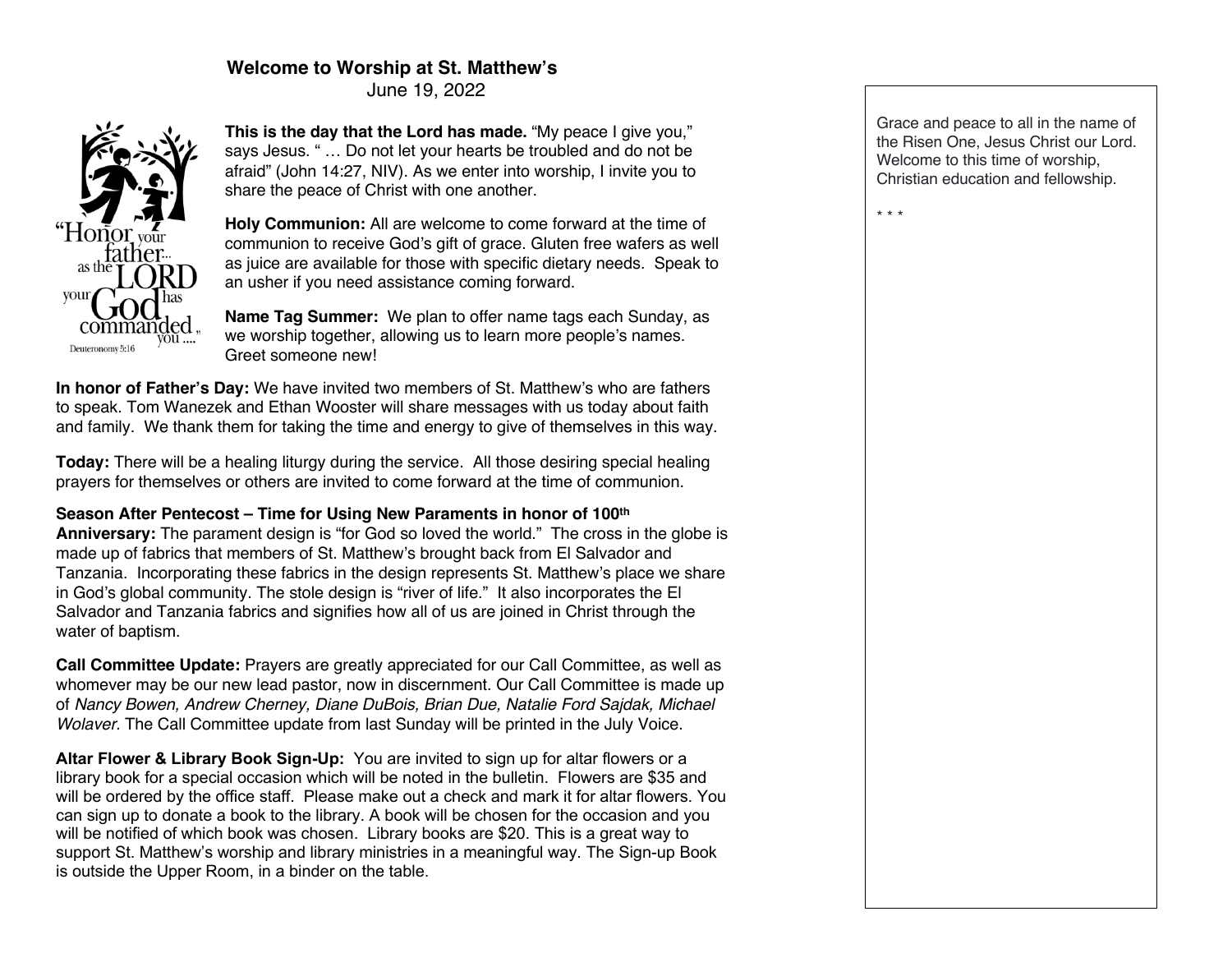# **Bulletin Announcement Insert – June 19, 2022**

Please keep in your prayers our Mission Trip participants who are leaving this afternoon to serve in Kenosha.

#### **Youth:**

Grace Charlson, Kate Charlson, Jake Dahlgren, Nathan Foley, Tyler Goeckermann, Yerania Kent-Pizarro, Kateri Kirchner, Michaela Kobinsky, Ciara Pliskie, Owen Schaar, Stephen Searing, Sam Slager, Victoria Vorpagel, Aidan Weileder, Grace Williams, Evan Wolter.



#### **Chaperones:**

Laura Crave, Patti Foley, Thaurra Stallings, Conor Williams, Mike Wolter, Gretchen Haugse (trip leader).

**We hope you'll be present on July 10th** when we share the story of this community experience during the worship service. We are so grateful to the congregation for your prayers and support!

\* \* \* \* \* \* \*

**VBS Sign-up for Children entering grades K4-5th grade**: Registration is open to all including members of the community. Registration is due no later than July 24th. We may need to keep our numbers to a manageable size, so please don't delay in signing up. Please note that you will need to fill out an electronic registration form for each child you would like to register. Click on link below to begin registration. Questions? Call the church office at 414-774-0441. https://forms.gle/q8Y3PWzs2m3gsbN97

#### **It's Time To Sign Up to Help with VBS! A couple more Teachers needed!**

Join us August 1st – August 5<sup>th</sup> from 8:45-11:45 and volunteer for a faithful and fun-filled week. Click on the link below and fill out the form no later than July 18<sup>th</sup>. An individual form needs to be submitted for each volunteer. If you have any questions, you can call the church office at 414-774-0441 or email Donna Gardner Manke at donnagm@me.com. Looking forward to having you join our team! https://forms.gle/ewrjmfZTUmkfcfDo7

\* \* \* \* \* \* \*

**Volunteer Opportunity – Library Display Windows:** The Library Committee is looking for an individual who might have artistic and creative talent to be in charge of changing the window displays. This would require a commitment of 7-8 times per year. It does require some lifting of boxes and bending. There are items available in storage for use during the seasons, or you can provide some of your own if you wish. If you are interested please email Linda Wunderlich at lindawunderlich.tosa@gmail.com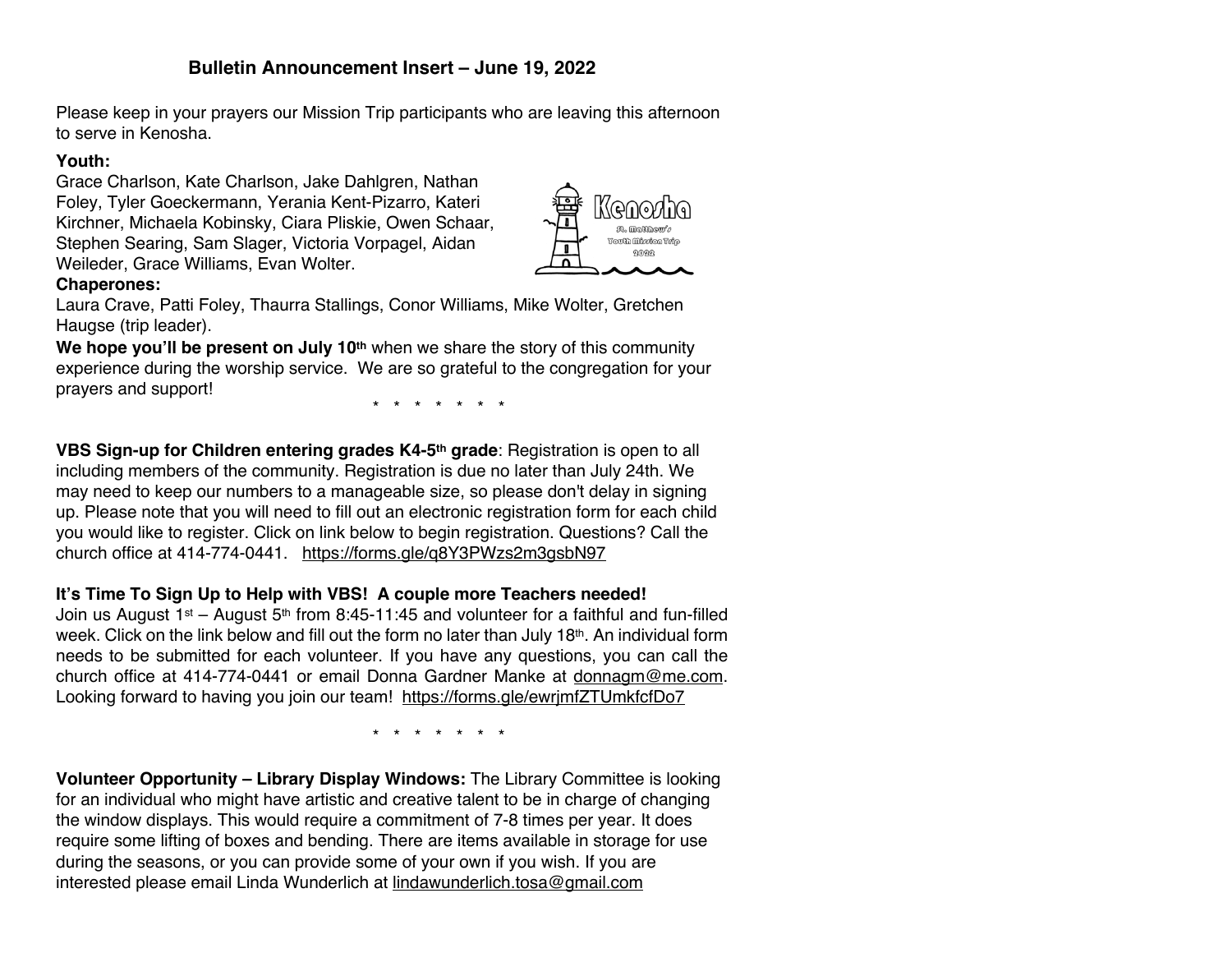**St. Matt's Meet-Ups!** Join us this summer for one or all of these casual get-togethers at area locations for the purpose of conversation, beverages, food and fun together. Everyone is welcome, and you don't have to be a member to attend. **Look for a table tent marked with 'St. Matt's Meet-Up.'** Here are the first two dates:

 **Wednesday, June 22 at 9:00 am at Colectivo Coffeehouse**, 68th & Wells Sts (They have more than coffee! They have other beverages and great food)

**Wednesday, July 13 at 4:00 pm (until ??) at The Landing at Hoyt Park** Outdoor Beer Garden. Bring

chairs if you'd like more comfortable seating. There is a rain date of one week later, July 20.

See the flyer at the Welcome Center or near the church office for August dates.

## **Cross Food Pantry Needs Food and Bags by June 20th!**

As the next food pantry distribution nears on June 22<sup>nd</sup>, the Cross Food Pantry needs a number of items, which are listed below:

- v **Paper grocery bags with handles**
- v **Sturdy plastic grocery bags (like those from Sendik's, Metcalfe's, and Woodman's)**
- v **Canned meats**
- v **Peanut butter**
- v **Mac and cheese**
- v **Canned spaghetti, Beefaroni, etc**
- v **Cereal - especially kids' cereals, Raisin Bran, and Granola**
- v **Granola Bars**
- v **Juice bags or boxes**
- v **Healthy Snacks**
- v **Hygiene items**
- v **Cleaning supplies**

Please bring these items to the food collection area under the coat rack across from the office. If you can bring your donation by June 20<sup>th</sup>, that would be great!

**Unique Opportunity available- Volunteers as Community members on the Pediatric Institutional Review Board (IRB) at Children's Hospital:** The IRB is a group of scientists and community members who review research conducted at Children's to ensure that it is safe and ethical. Both scientific and lay members are needed. Members go through online training in research ethics and work remotely to review protocols. Meetings are during the day, one hour every other week, or monthly, depending on which committee you're part of. Contact Dr. Danny Thomas with questions or to volunteer for this opportunity: redshoemd@gmail.com